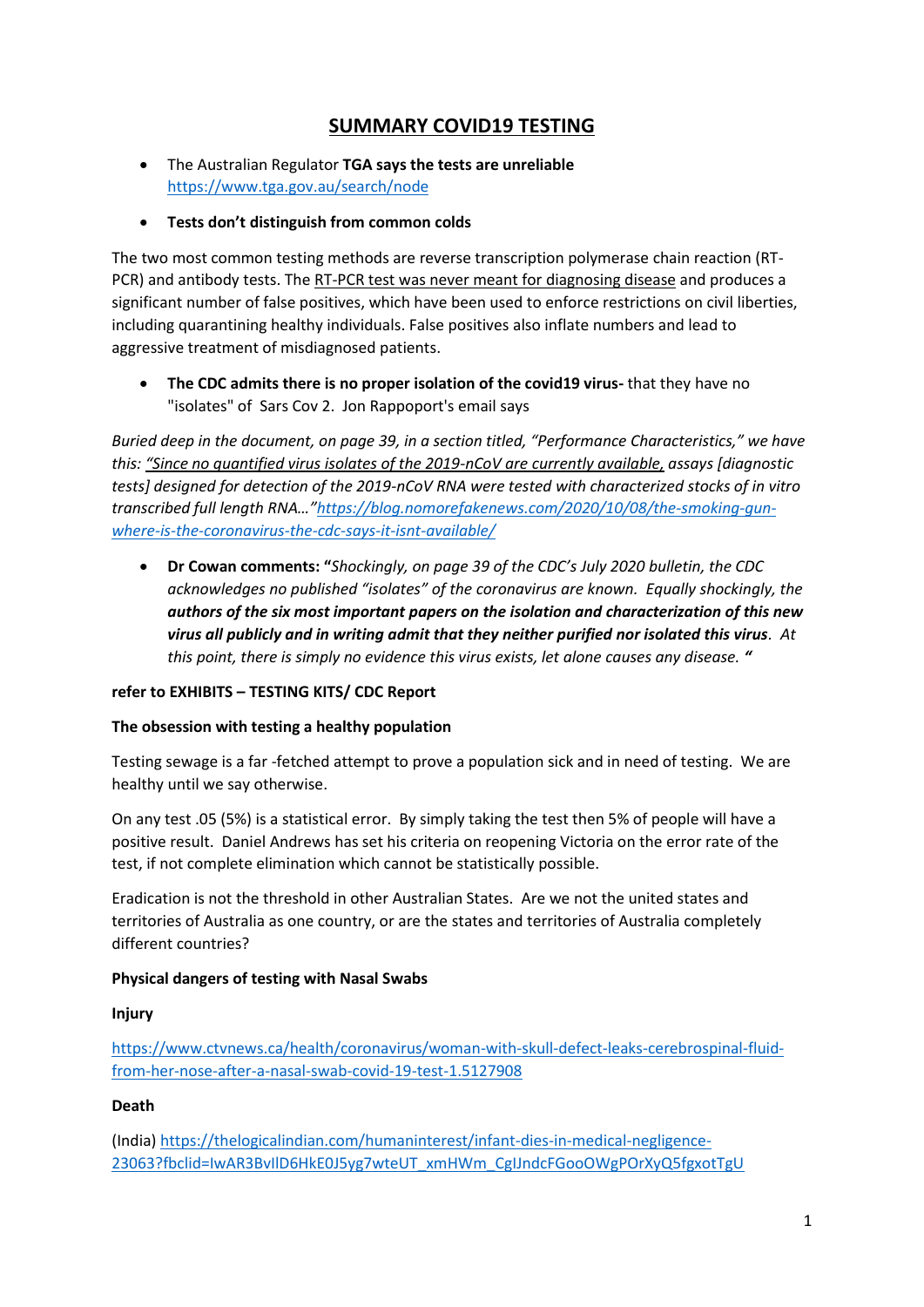(Saudia Arabia) [https://envirowatchrangitikei.wordpress.com/2020/07/22/saudi-toddler-dies-after](https://envirowatchrangitikei.wordpress.com/2020/07/22/saudi-toddler-dies-after-swab-stick-breaks-inside-his-nose-during-cv-test/)[swab-stick-breaks-inside-his-nose-during-cv-test/](https://envirowatchrangitikei.wordpress.com/2020/07/22/saudi-toddler-dies-after-swab-stick-breaks-inside-his-nose-during-cv-test/)

# **VICTORIA IS THE ONLY STATE IN AUSTRALIA TO HAVE PURCHASED TESTS FROM BGI, CHINA WITHOUT OPEN TENDER AND WITH FAST TRACKED APPROVAL**

Beijing Genomics Institute (BGI) is the Chinese company chosen to provide test kits to Victoria. <https://bgi-australia.com.au/covid-19-updates-1> BGI specialises in making test kits for DNA collection. No other state in Australia has obtained their kits from this company but instead rejected them. Not even the United States of America has selected these kits. BGI test kits were banned from California by the CIA as they were deemed a security threat.

These kits are reported to be some of the most unreliable in the world. BGI was sourced by Minderoo, an Australian company with a history of dealings with China procuring 10 million of these kits in April 2020 at a cost of \$189 million. Mindaroo got an extra \$320 million million from the Australian Government for procurement. The Australian Strategic Policy Institute (ASPI) has written reports that BGI is a National Security Threat. BGI has been accused of being an arm of the CCP and building a Genetic database of Western Populations as well as non-Han ethnic Populations. This is ostensibly for genetic offensive weapons programs. BGI has been building this database in Wuhan. <https://www.aspi.org.au/report/genomic-surveillance>

The Victorian government did not tender for the test kits from anywhere else including Australian suppliers, thus not giving any other company the opportunity. The TGA (Therapeutic Goods Administration) made a special legal exemption to grant BGI fast-track access to the Australian market. The Doherty Institute approved the kits by way of fast tracking approval. The Health Minister or CHO or Premier or all of them at the time approved these kits despite objection by the relevant body, PTA (Pathology Technology Australia). PTA filed an audit stating there was "more than enough technology in the field". There were also BGI Proprietary platforms/machines/reagents supplied to "read" the results. The BGI testing kits were flown into Tullamarine Airport (Melbourne) on Chinese Airlines for delivery to Private Pathology Practices in Victoria.

They have been brought in batches, at intervals, since mid-May - just before the Victorian outbreak began.

These testing kits use RT-PCR technology. (Reverse Transcriptase - Polymerase Chain Reaction) testing kits.

## Contract tracing of false-positive people creates more testing and more false-positives. **Ref: EXHIBIT TESTING Dr McGregor**

The Doherty Institute in Melbourne has done a post-market validation study of the BGI kits.

Importantly this study was done on select BGI kits in April before the mass importation of kits in mid-May. What did the study find ? It found a difference in Specificity (with some as low as 97.5% - even excluding pre-analytical errors) between batches (lots) of the BGL kits. In other words they were dodgy. But they still recommended the BGL kits saying it was within parameters

Prime Minister and Victorian Premier, why were there no tenders made and the decision made to exclude Australian companies? Why was BGI specifically chosen?

Why did the Australian/Victorian governments allow a Chinese - CCP manufacturer to provide primers/probes that Australia can not identify ?